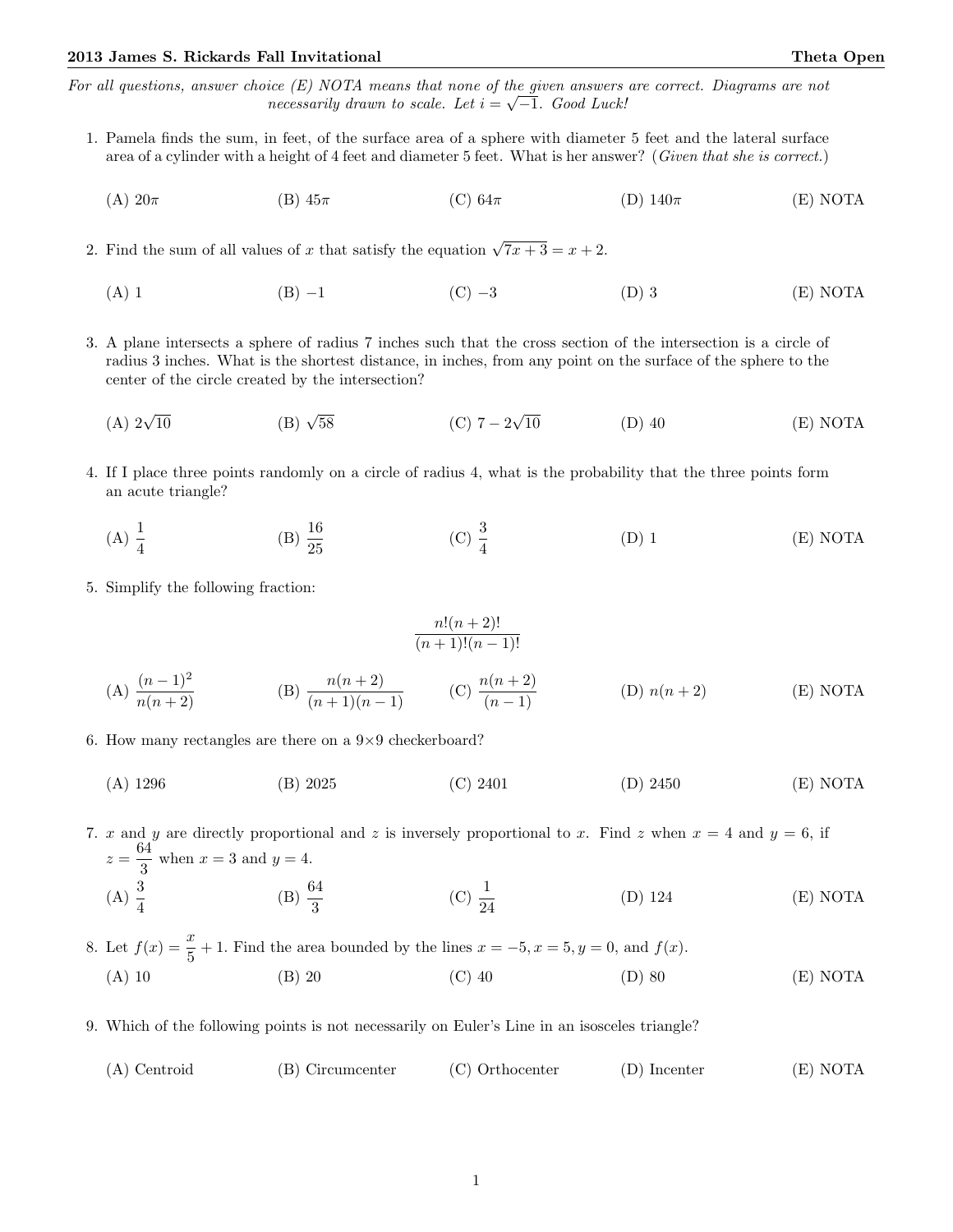- 10. Which of the following is true in Euclidean geometry?
	- (A) If two lines do not intersect, they are parallel
	- (B) A triangle has two sides
	- (C) SSA is a way to prove triangle similarity
	- (D) The area of a triangle equals half of the perimeter times the radius of an inscribed circle
	- (E) NOTA

11. How many integer values of x satisfy the inequality  $-6 < \frac{7x-3}{4}$  $\frac{6}{4} \leq 7$ ?

(A) 20 (B) 16 (C) 12 (D) 8 (E) NOTA

12. What is the minimum of the graph of  $f(x) = |x - 200| + |x + 200| + |x - 300|$ ?

(A) 300 (B) 500 (C) 600 (D) 900 (E)NOTA

13. Barret is contracted to construct a square yard of side length 20 feet to contain two pigs on a farm. After the yard is done being constructed, Teja, the farmer, ties each pig to opposite corners of the yard with a rope of length 20 feet. Given that the pigs are inside the square yard, what is the ratio of the common space that they utilize to the area of the yard?

(A)  $100\pi - 200$  (B)  $200\pi - 400$  $\frac{-2}{2}$  (D)  $\frac{\pi-2}{4}$ (E) NOTA

14. How many integer values of x satisfy the inequality ( $\sqrt{x}$  –  $\sqrt{7396}$ <sup>2</sup> < 1? (Hint:  $\sqrt{7396}$  = 86.)

(A) 343 (B) 446 (C) 447 (D) 7568 (E) NOTA

15. How many distinct ways can the letters of the word "SUMKATSLAP" be arranged?

- (A) 907200 (B) 90720 (C) 10080 (D) 1260 (E) NOTA
- 16. I recently got bored and decided to put Alex and Mihir in a circular arena to see what would happen. As I traced their paths on a map, I noticed that they resembled two intersecting perpendicular lines as shown below.



Given that all measurements refer to feet, what is the circumference of this circle in feet?

 $(A)$   $\pi$ √ 53 (B)  $2\pi$ √ 53 (C)  $\pi$ √ 65 (D)  $2\pi$ √  $(E) NOTA$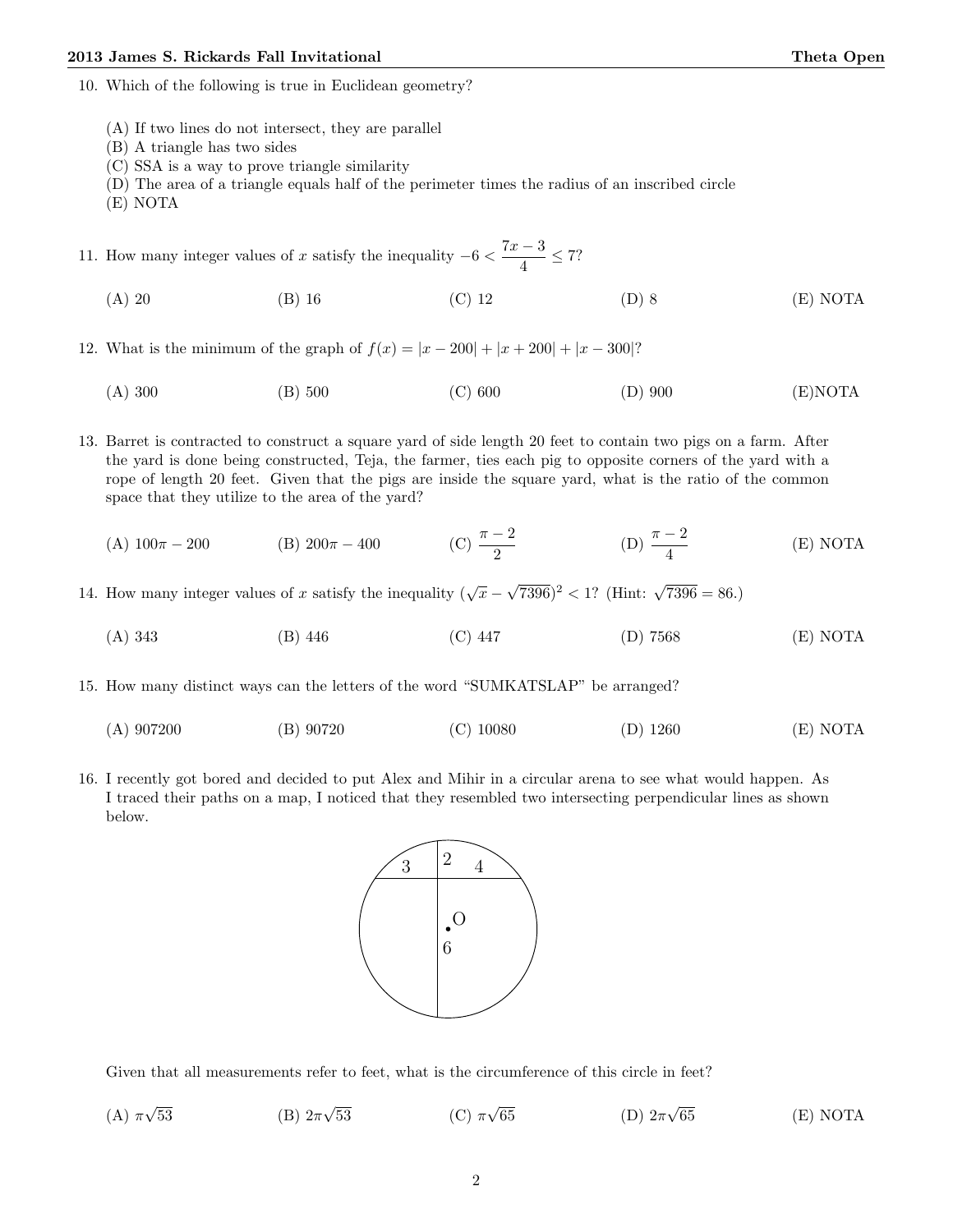2013 James S. Rickards Fall Invitational Theta Open

17. Evaulate the sum  $\frac{3}{4} + \frac{1}{2}$  $\frac{1}{2} + \frac{5}{16}$  $\frac{5}{16} + \frac{3}{16}$  $\frac{3}{16} + \frac{7}{64}$  $\frac{7}{64} + \frac{5}{12}$  $\frac{6}{128} + \ldots$ (A)  $\frac{9+\sqrt{51}}{2}$  $\frac{\sqrt{51}}{2}$  (B)  $\frac{9+\sqrt{51}}{4}$ 4 (C) 2 (D) 4 (E) NOTA

For questions 18 and 19, let  $f(x) = \begin{cases} 4x^3 - 3, & \text{if } x \geq 5 \end{cases}$  $x+4$ , if  $x < 5$ 

18. What is the value of the function when  $x = 5$ ?

- (A) 9 (B) 479 (C) 497 (D) 500 (E) NOTA
- 19. For each true statement add 5 and for each false statement subtract 1 to get the final answer (beginning with an initial value of 0).
	- I. The function is continuous.
	- II. The function is piecewise.
	- III. The function is one-to-one.
	- IV. The function is even.

V. The function is odd.

(A) −5 (B) 13 (C) 1 (D) 7 (E) NOTA

20. What is the area of a triangle with an inradius of 4 and perimeter of 7?

(A) 7 (B) 14 (C) 28 (D) 56 (E) NOTA

21. Solve the following equation for x in terms of  $y, 4 = \frac{x^2y^3}{2}$  $\frac{9}{3}$ .

- (A)  $x = \frac{12}{3}$  $y^3$  $(B)$   $y =$ √  $\overline{12x^3}$  (C)  $x = \sqrt{12y^3}$  (D)  $y = \sqrt[3]{12x}$  $(E) NOTA$
- 22. Given a triangle with integer side lengths, one leg of length 2 feet, another of length 3 feet and one leg that is unknown, what is the largest inradius that can be formed?
	- (A) √ 15 6 (B) √ 2 2  $(C)$  $\frac{3}{-}$ √ 7 14  $(D)$  $\frac{3}{4}$ √ 2 4 (E) NOTA
- 23. Evaluate sin 30° cos 60°.
	- (A)  $\frac{3}{4}$ (B) √ 3 4 (C) √ 6 4 (D)  $\frac{1}{6}$ (E) NOTA

24. Find the inverse function of  $f(x) = \frac{1}{5x + 7}$ .

(A) 
$$
f^{-1}(x) = 5x + 7
$$
 (B)  $f^{-1}(x) = \frac{1 - 7x}{5x}$  (C)  $f^{-1}(x) = \frac{1 + 7x}{5x}$  (D)  $f^{-1}(x) = \frac{1}{5x - 7}$  (E) NOTA

25. How many real roots does the equation  $y = x^2 + x + 1$  have?

(A) 0 (B) 1 (C) 2 (D) 3 (E) NOTA